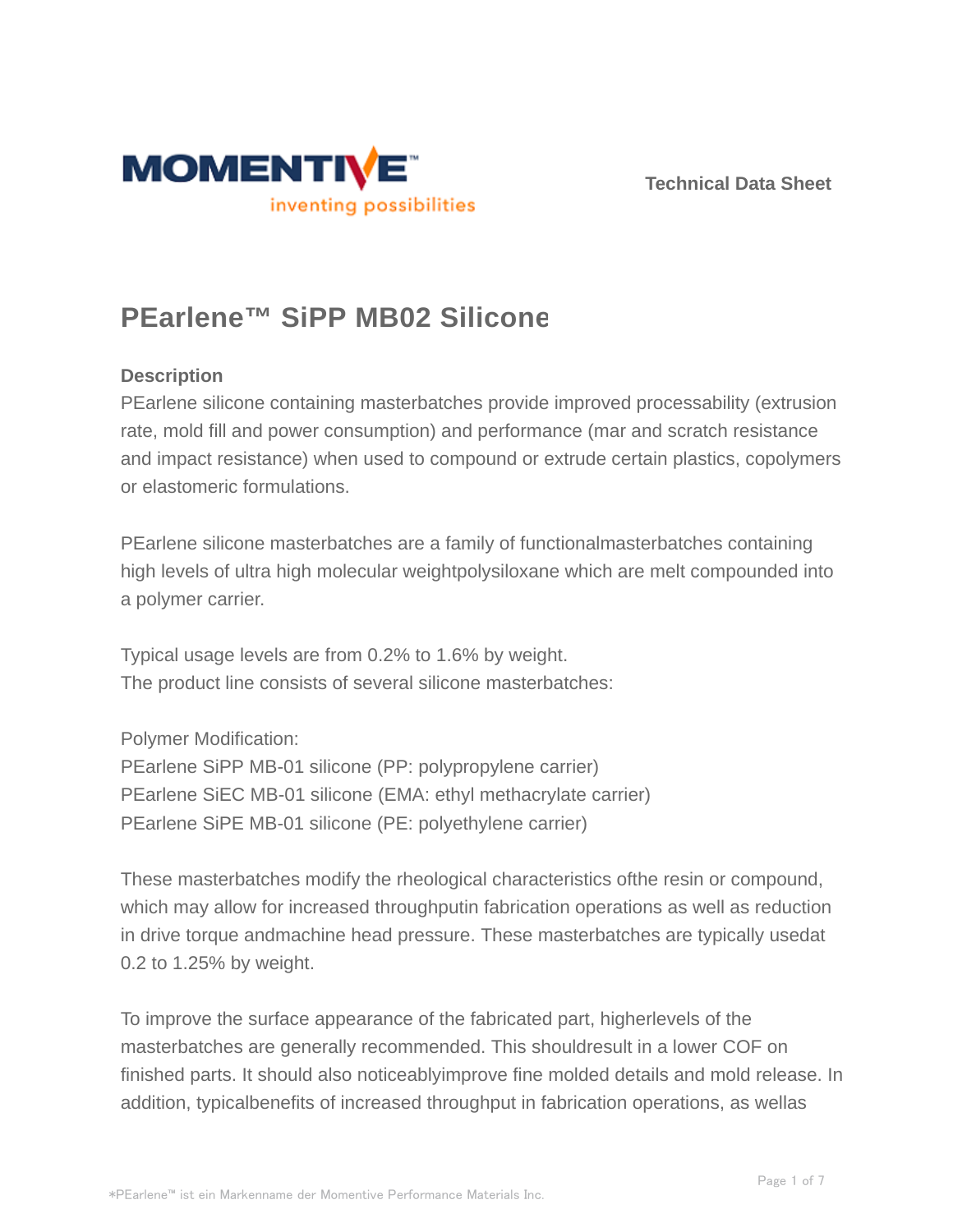reduction in drive torque and head pressure, may allow for asavings in manufacturing variable costs.

Select the carrier compatible with your formulation or check withMomentive Performance Materials for detailed information.

#### **Key Features and Benefits**

- Excellent curl memory, even in high humidity, for longlasting PEarlene silicone containing masterbatches:
- Improved lubricity of fabricated part
- Improved mar resistance
- Improved scratch resistance
- Improved impact resistance
- Increased fabrication line throughput
- Reduced extrusion drive load
- Reduced extruder head pressure
- Increased time between cleanup of extruder, die and mold
- Reduced energy usage in processing

#### **Typical Physical Properties**

| Form                              | Uniform, free flowing pellets                                                                                  |
|-----------------------------------|----------------------------------------------------------------------------------------------------------------|
| Description                       | Off white, free from foreign materials                                                                         |
| Nominal density (gm/cc) at 20°C   | .94-.96                                                                                                        |
| MFI (190°C $@$ 2.16 Kg)           | 18.0 g/10 min(PEarlene SiEC MB-01)<br>13.8 g/10 min(PEarlene SiPE MB-01)<br>9.64 g/10 min(PEarlene SiPP MB-01) |
| Typical Usage Levels, % by weight | $0.2$ to 1.6                                                                                                   |
| Active Ingredients, %             | 50 typically (40 on EMA carrier)                                                                               |
| Boiling Point, °C                 | >300                                                                                                           |
| Odor                              | <b>Essentially odorless</b>                                                                                    |
| Solubility in water               | Insoluble                                                                                                      |
| Flashpoint, °C                    | >200 (liquid component)                                                                                        |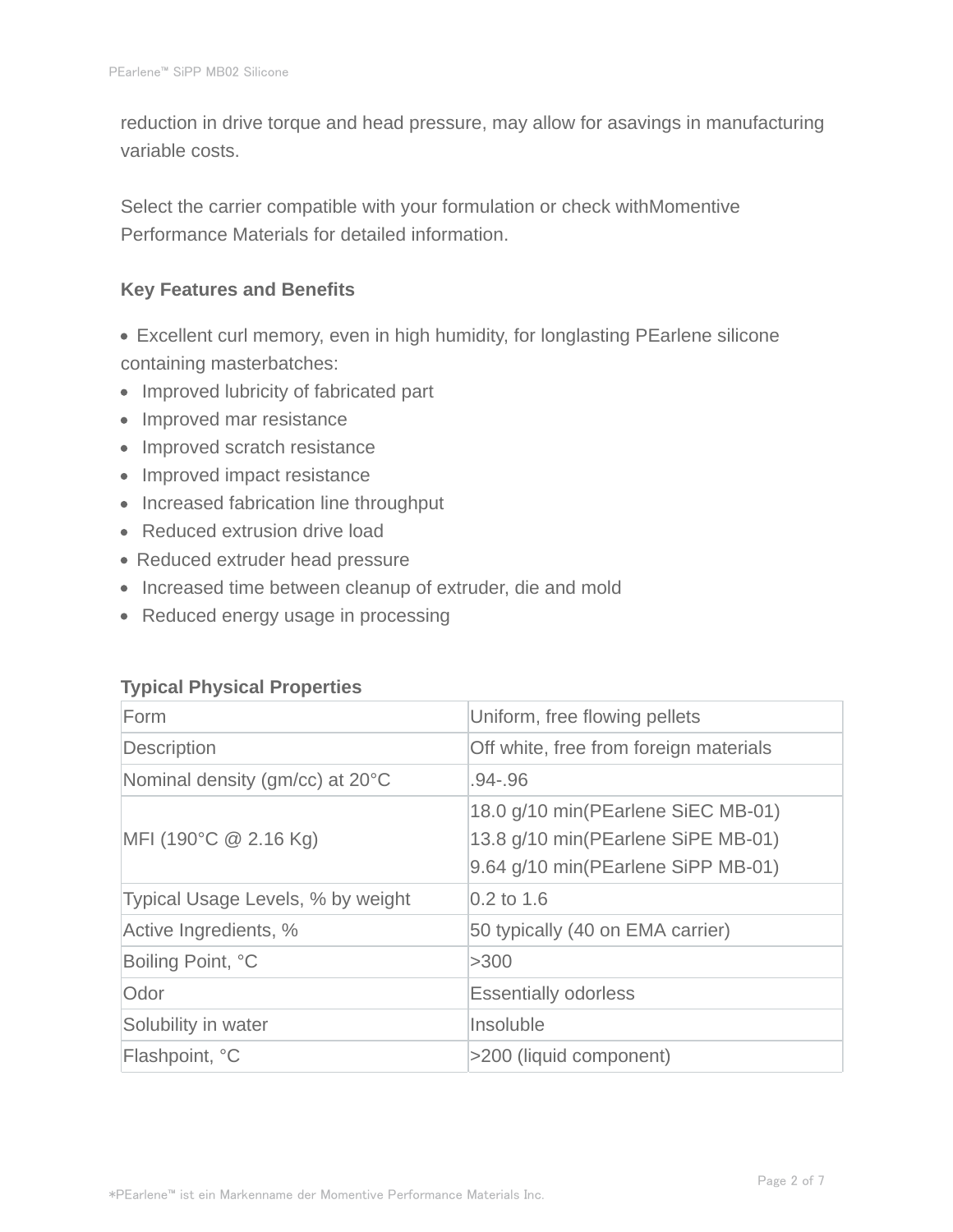| Melting Point, °C | 70 (EMA carriers)   |
|-------------------|---------------------|
|                   | $100$ (PE carriers) |

See MSDS (SDS) and final Technical Bulletin for additional details. Some physical properties may be estimated.

## **Potential Applications**

PEarlene silicone masterbatches may be excellent candidates for consideration in compounding operations and extrusion based fabrication processes including: wire, cable and pipe extrusion; injection and compression molding; blown and cast film; foaming operations (closed and open cell as well as structural); thermoforming; roto molding etc.

These masterbathes are believed to be effective in polyolefins (PP, PE and their copolymers, PVC, PS, SAN, Nylon, PC and ABS).

Generally, the PEarlene silicone masterbatches can be added to the resin or compound during the final melt extrusion or fabrication step. The additive must be homogeneously mixed with the resin or compound in the melt process to yield the full cost effective benefit of the additive. Compounds containing PEarlene silicone masterbatches may be available from your resin or compound supplier.

Compound manufactures can add the masterbatches during continuous or batch melt compounding operations.

Improper mixing or the use of the wrong type or wrong level of additive will not result in the expected performance enhancements.

## **Product Usage**

The PEarlene family of silicone based masterbatches are free flowing, dry, pelleted materials which may be excellent candidates for consideration in formulating into a variety of resin based compounds. The product contains no halogens. The ultra high molecular weight polysiloxanes have been shown to be effective in various applications. The product is used by blending and/or adding to resin or fully or partially formulated compounds and then melt processed. It is critical that the processing provides a homogenous distribution of the masterbatch in the final resin or compound.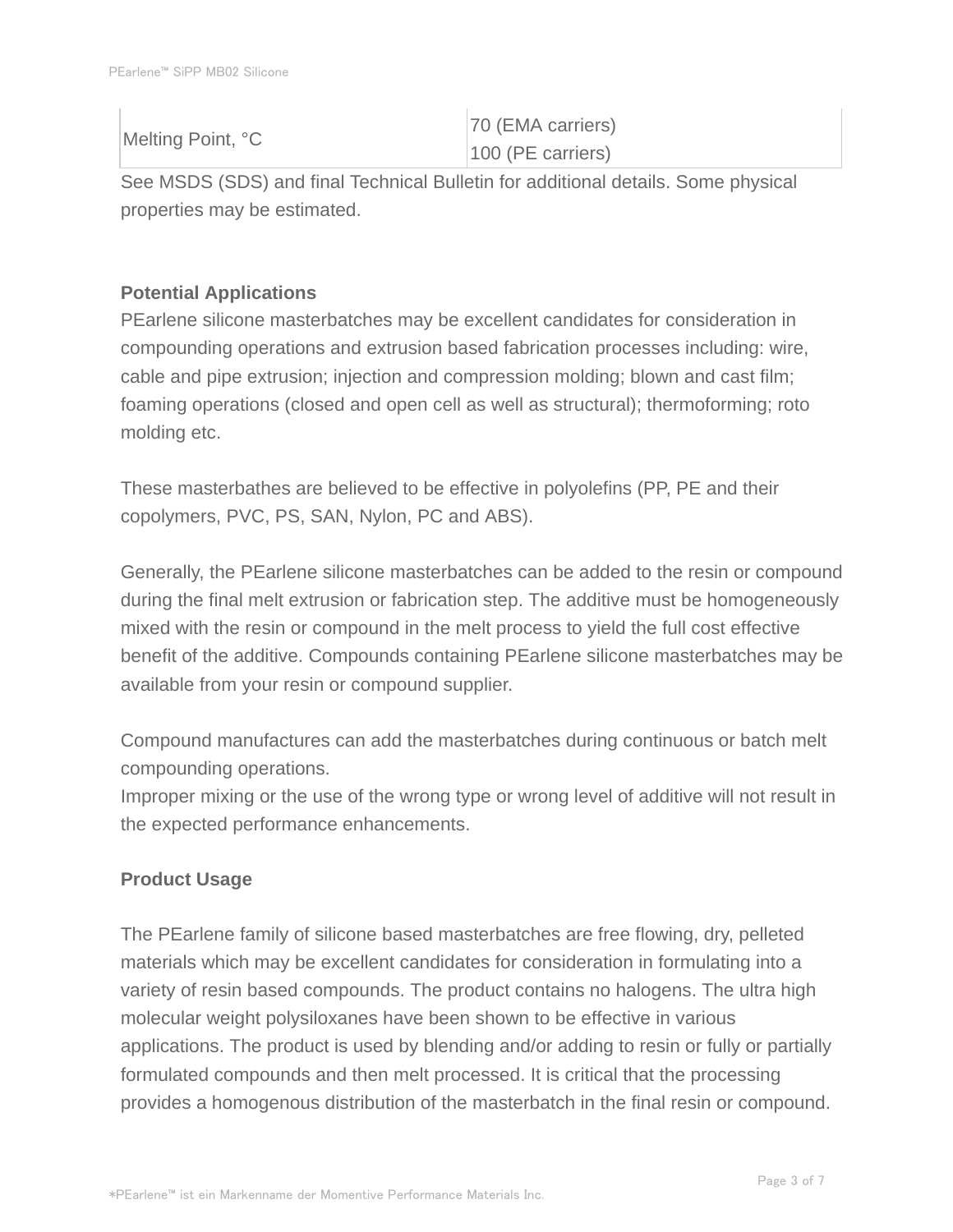The melt processing typically can be accomplished employing the same fabrication conditions normally used for the base compound. Unmodified conventional handling and processing equipment has been used for this step.

The product is essentially odorless and colorless (though some grades are off white). The product will not normally affect the odor or color of the material it is added to especially after final fabrication.

At low addition levels of PEarlene silicone masterbatches (PEarlene SiPE MB-01 silicone, PEarlene SiPP MB-01 silicone and PEarlene SiEC MB-01 silicone), between 0.2% to 1.25% by weight, the resin and/or compound will typically be rheologically modified which may result in an improvement in flow. This may allow for better mold flow and fill, replication of fine mold details with more precision and easier part release without the need for a separate mold release agent. Parts made with these masterbatches are generally less subject to warpage. The process should benefit from an increase in throughput and a reduction in machine torque and pressure, and may thereby lower manufacturing variable costs.

With addition of PEarlene silicone masterbatches (PEarlene SiPE MB-01 silicone, PEarlene SiPP MB-01 silicone and PEarlene SiEC MB-01 silicone) typically the COF of the final part will be improved, the surface finish will be enhanced, and the abrasion resistance and the mar resistance of the fabricated part will be enhanced.

Generally, the tensile and elongation properties of the final products will only be slightly effected by the PEarlene silicone masterbatches even at the highest recommended level of addition and the impact resistance will be improved especially at low temperatures.

#### **Patent Status**

Standard copy to come **Product Safety, Handling and Storage**

Standard copy to come

#### **Processing Recommendations**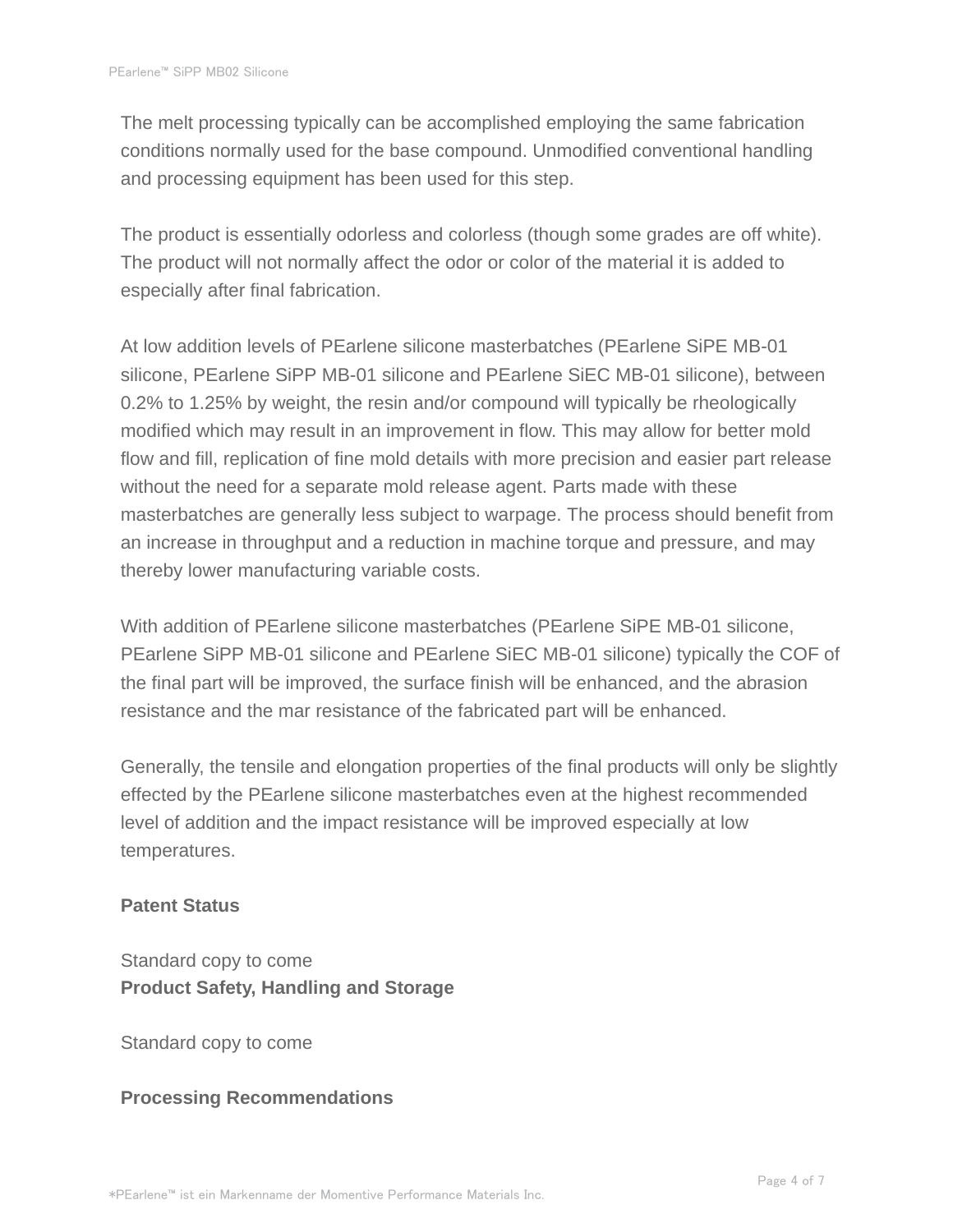The family of PEarlene silicone based masterbatches are added to the formulation and typically processed on conventional equipment under the same processing conditions recommended for the base resins and/or compounds. No special conditions or process modifications are generally required. However, the PEarlene silicone masterbatches must be melt processed under conditions which will assure a high level of homogeneity in the final product. These ultra high molecular weight based polysiloxane based masterbatches may prevent screw slippage.

It should be noted that it might be necessary to increase the extrusion speed and reduce machine temperature settings to get the full benefit of the additional throughput which may be available when using these masterbatches. The process may also benefit from less frequent shut downs for screw, screen, die and tooling cleanup. In addition the cleaning of machine parts will generally require less time and effort. Patent Status Nothing contained herein shall be construed to imply the non existence of any relevant patents or to constitute the permission, inducement or recommendation to practice any invention covered by any patent, without authority from the owner of the patent. Product Safety, Handling and Storage Customers

#### **Limitations**

Standard copy to come

# **Contact Information** Email commercial.services@momentive.com

#### **Telephone**

| <b>Americas</b>      | <b>Latin America</b> | <b>EMEAI- Europe, Middle</b><br>East, Africa & India | <b>ASIA PACIFIC</b> |
|----------------------|----------------------|------------------------------------------------------|---------------------|
| +1 800 295 2392      | Brazil               | <b>Europe</b>                                        | China               |
| Toll free*           | +55 11 4534 9650     | +390510924300                                        | 800 820 0202        |
| +704 805 6946        | <b>Direct Number</b> | Direct number                                        | Toll free           |
| <b>Direct Number</b> |                      |                                                      | +86 21 3860 4892    |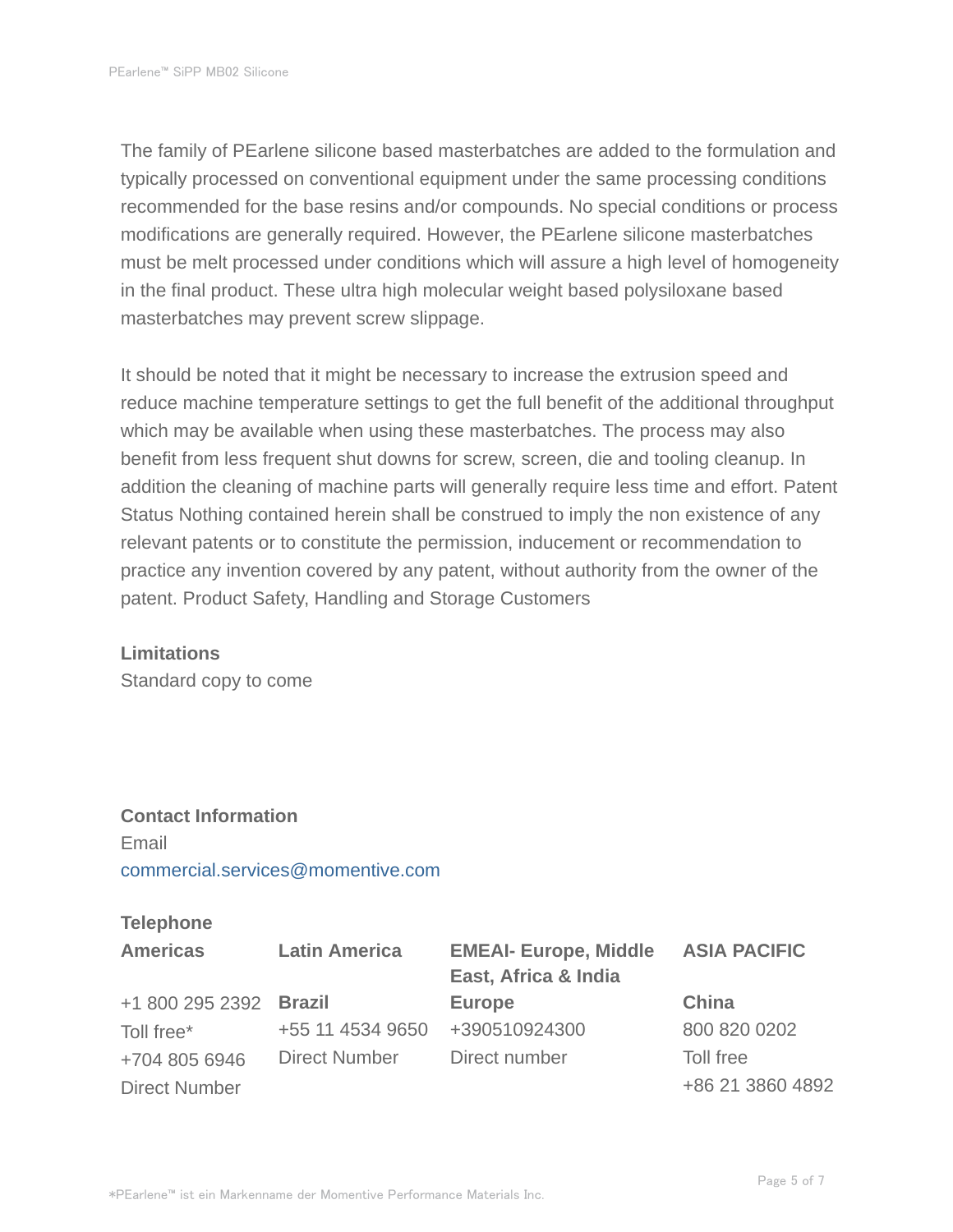|               |                      |                           | Direct number   |
|---------------|----------------------|---------------------------|-----------------|
| *All American | <b>Mexico</b>        | India, Middle East &      | Japan           |
| countries     | +52 55 2169 7670     | <b>Africa</b>             | +81 3 5544 3111 |
|               | <b>Direct Number</b> | + 91 44 71212207          | Direct number   |
|               |                      | Direct number*            |                 |
|               |                      | *All Middle Eastern       | <b>Korea</b>    |
|               |                      | countries, Africa, India, | +82 2 6201 4600 |

For literature and technical assistance, visit our website at: www.momentive.com

#### **DISCLAIMER:**

**THE MATERIALS, PRODUCTS AND SERVICES OF MOMENTIVE PERFORMANCE MATERIALS INC. AND ITS SUBSIDIARIES AND AFFILIATES (COLLECTIVELY "SUPPLIER"), ARE SOLD SUBJECT TO SUPPLIER'S STANDARD CONDITIONS OF SALE, WHICH ARE INCLUDED IN THE APPLICABLE DISTRIBUTOR OR OTHER SALES AGREEMENT, PRINTED ON THE BACK OF ORDER ACKNOWLEDGMENTS AND INVOICES, AND AVAILABLE UPON REQUEST. ALTHOUGH ANY INFORMATION, RECOMMENDATIONS, OR ADVICE CONTAINED HEREIN IS GIVEN IN GOOD FAITH, SUPPLIER MAKES NO WARRANTY OR GUARANTEE, EXPRESS OR IMPLIED, (i) THAT THE RESULTS DESCRIBED HEREIN WILL BE OBTAINED UNDER END-USE CONDITIONS, OR (ii) AS TO THE EFFECTIVENESS OR SAFETY OF ANY DESIGN INCORPORATING ITS PRODUCTS, MATERIALS, SERVICES, RECOMMENDATIONS OR ADVICE. EXCEPT AS PROVIDED IN SUPPLIER'S STANDARD CONDITIONS OF SALE, SUPPLIER AND ITS REPRESENTATIVES SHALL IN NO EVENT BE RESPONSIBLE FOR ANY LOSS RESULTING FROM ANY USE OF ITS MATERIALS, PRODUCTS OR SERVICES DESCRIBED HEREIN.** Each user bears full responsibility for making its own determination as to the suitability of Supplier's materials, services, recommendations, or advice for its own particular use. Each user must identify and perform all tests and analyses necessary to assure that its finished parts incorporating Supplier's products, materials, or services will be safe and suitable for use under end-use conditions. Nothing in this or any other document, nor any oral recommendation or advice, shall be deemed to alter, vary, supersede, or waive any provision of Supplier's standard Conditions of Sale or this Disclaimer, unless any such modification is specifically agreed to in a writing signed by Supplier. No statement